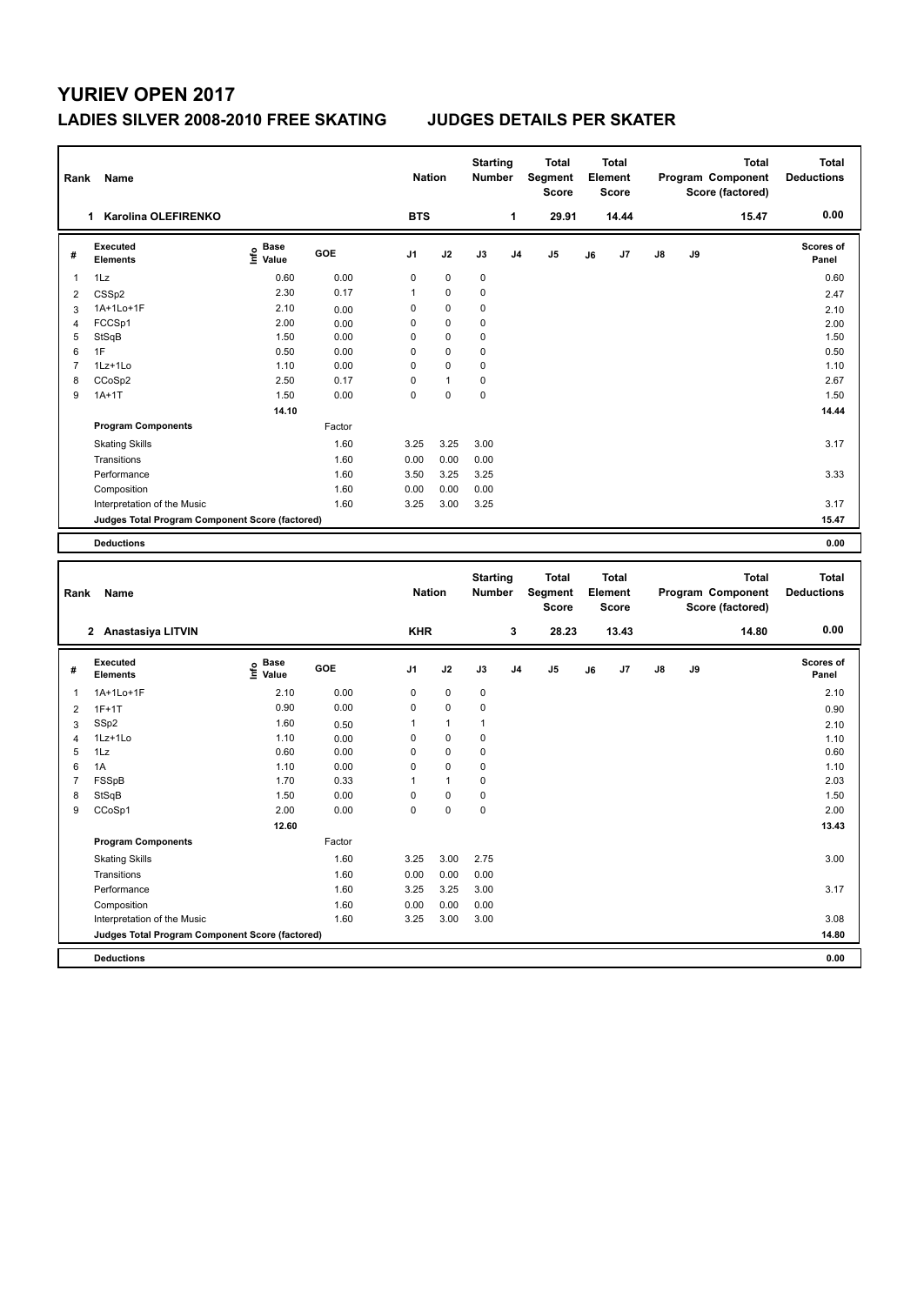## **YURIEV OPEN 2017**

### **LADIES SILVER 2008-2010 FREE SKATING JUDGES DETAILS PER SKATER**

| Rank           | Name                                            |                   |              | <b>Nation</b> |              | <b>Starting</b><br><b>Number</b> |                | <b>Total</b><br>Segment<br><b>Score</b> |    | <b>Total</b><br>Element<br>Score        |    |    | <b>Total</b><br>Program Component<br>Score (factored) | <b>Total</b><br><b>Deductions</b> |
|----------------|-------------------------------------------------|-------------------|--------------|---------------|--------------|----------------------------------|----------------|-----------------------------------------|----|-----------------------------------------|----|----|-------------------------------------------------------|-----------------------------------|
|                | 3 Sofiya SOLODILOVA                             |                   |              | <b>KHR</b>    |              |                                  | $\mathbf 2$    | 26.73                                   |    | 12.33                                   |    |    | 14.40                                                 | 0.00                              |
| #              | <b>Executed</b><br><b>Elements</b>              | e Base<br>E Value | GOE          | J1            | J2           | J3                               | J <sub>4</sub> | J5                                      | J6 | J <sub>7</sub>                          | J8 | J9 |                                                       | Scores of<br>Panel                |
| $\mathbf{1}$   | 1A+1Lo+1F                                       | 2.10              | $-0.07$      | $\mathbf 0$   | $\mathbf 0$  | $-1$                             |                |                                         |    |                                         |    |    |                                                       | 2.03                              |
| $\overline{2}$ | 1Lz                                             | 0.60              | 0.00         | $\mathbf 0$   | $\mathbf 0$  | $\mathbf 0$                      |                |                                         |    |                                         |    |    |                                                       | 0.60                              |
| 3              | $1F+1T$                                         | 0.90              | 0.00         | 0             | $\mathbf 0$  | $\mathbf 0$                      |                |                                         |    |                                         |    |    |                                                       | 0.90                              |
| $\overline{4}$ | CSSpB                                           | 1.60              | 0.33         | $\mathbf{1}$  | $\mathbf{1}$ | $\mathbf 0$                      |                |                                         |    |                                         |    |    |                                                       | 1.93                              |
| 5              | 1Lz+1Lo                                         | 1.10              | 0.00         | $\mathbf 0$   | $\mathbf 0$  | $\mathbf 0$                      |                |                                         |    |                                         |    |    |                                                       | 1.10                              |
| 6              | 1A                                              | 1.10              | 0.00         | $\mathbf 0$   | $\pmb{0}$    | $\mathbf 0$                      |                |                                         |    |                                         |    |    |                                                       | 1.10                              |
| $\overline{7}$ | CCoSpB                                          | 1.70              | $-0.30$      | $-1$          | $-1$         | $-1$                             |                |                                         |    |                                         |    |    |                                                       | 1.40                              |
| 8              | StSqB                                           | 1.50              | 0.00         | $\mathbf 0$   | $\pmb{0}$    | $\pmb{0}$                        |                |                                         |    |                                         |    |    |                                                       | 1.50                              |
| 9              | SSp2                                            | 1.60              | 0.17         | $\mathbf{1}$  | $\mathbf 0$  | $\mathbf 0$                      |                |                                         |    |                                         |    |    |                                                       | 1.77                              |
|                |                                                 | 12.20             |              |               |              |                                  |                |                                         |    |                                         |    |    |                                                       | 12.33                             |
|                | <b>Program Components</b>                       |                   | Factor       |               |              |                                  |                |                                         |    |                                         |    |    |                                                       |                                   |
|                | <b>Skating Skills</b>                           |                   | 1.60         | 3.25          | 3.00         | 2.75                             |                |                                         |    |                                         |    |    |                                                       | 3.00                              |
|                | Transitions                                     |                   | 1.60         | 0.00          | 0.00         | 0.00                             |                |                                         |    |                                         |    |    |                                                       |                                   |
|                | Performance                                     |                   | 1.60         | 3.00          | 3.00         | 2.75                             |                |                                         |    |                                         |    |    |                                                       | 2.92                              |
|                | Composition                                     |                   | 1.60         | 0.00          | 0.00         | 0.00                             |                |                                         |    |                                         |    |    |                                                       |                                   |
|                | Interpretation of the Music                     |                   | 1.60         | 3.25          | 3.25         | 2.75                             |                |                                         |    |                                         |    |    |                                                       | 3.08                              |
|                | Judges Total Program Component Score (factored) |                   |              |               |              |                                  |                |                                         |    |                                         |    |    |                                                       | 14.40                             |
|                |                                                 |                   |              |               |              |                                  |                |                                         |    |                                         |    |    |                                                       |                                   |
|                | <b>Deductions</b>                               |                   |              |               |              |                                  |                |                                         |    |                                         |    |    |                                                       | 0.00                              |
|                |                                                 |                   |              |               |              |                                  |                |                                         |    |                                         |    |    |                                                       |                                   |
| Rank           | Name                                            |                   |              | <b>Nation</b> |              | <b>Starting</b><br><b>Number</b> |                | <b>Total</b><br>Segment<br>Score        |    | <b>Total</b><br>Element<br><b>Score</b> |    |    | <b>Total</b><br>Program Component<br>Score (factored) | <b>Total</b><br><b>Deductions</b> |
|                | 4 Vera KAZIMIRCHUK                              |                   |              | <b>KVR</b>    |              |                                  | 6              | 21.68                                   |    | 8.05                                    |    |    | 14.13                                                 | 0.50                              |
| #              | <b>Executed</b><br><b>Elements</b>              | e Base<br>E Value | <b>GOE</b>   | J1            | J2           | J3                               | J <sub>4</sub> | J5                                      | J6 | J7                                      | J8 | J9 |                                                       | <b>Scores of</b><br>Panel         |
| 1              | $1Lz+1T$                                        | 1.00              | 0.00         | $\mathbf 0$   | $\pmb{0}$    | 0                                |                |                                         |    |                                         |    |    |                                                       | 1.00                              |
| $\overline{2}$ | 1Lo+1Lo                                         | 1.00              | 0.00         | $\mathbf 0$   | $\pmb{0}$    | $\mathbf 0$                      |                |                                         |    |                                         |    |    |                                                       | 1.00                              |
| 3              | 1A+SEQ+1T*                                      | 0.88              | $-0.60$      | -3            | $-3$         | $-3$                             |                |                                         |    |                                         |    |    |                                                       |                                   |
| $\overline{4}$ | CoSp1                                           | 1.70              | 0.07         | $\mathbf{1}$  | $-1$         | $\mathbf 0$                      |                |                                         |    |                                         |    |    |                                                       | 0.28                              |
| 5              | StSqB                                           | 1.50              | 0.00         | $\mathbf 0$   | $\mathbf 0$  | $\mathbf 0$                      |                |                                         |    |                                         |    |    |                                                       | 1.77<br>1.50                      |
| 6              | 1F                                              | 0.50              | 0.00         | $\mathbf 0$   | $\pmb{0}$    | $\mathbf 0$                      |                |                                         |    |                                         |    |    |                                                       | 0.50                              |
| $\overline{7}$ | 1Lz                                             | 0.60              | 0.00         | $\mathbf 0$   | $\mathbf 0$  | $\mathbf 0$                      |                |                                         |    |                                         |    |    |                                                       | 0.60                              |
| 8              | CSp1                                            | 1.40              | 0.00         | $\mathbf 0$   | $\mathbf 0$  | $\mathbf 0$                      |                |                                         |    |                                         |    |    |                                                       | 1.40                              |
|                |                                                 | 8.58              |              |               |              |                                  |                |                                         |    |                                         |    |    |                                                       | 8.05                              |
|                | <b>Program Components</b>                       |                   | Factor       |               |              |                                  |                |                                         |    |                                         |    |    |                                                       |                                   |
|                |                                                 |                   |              |               |              |                                  |                |                                         |    |                                         |    |    |                                                       |                                   |
|                | <b>Skating Skills</b>                           |                   | 1.60         | 3.00          | 2.75         | 2.75                             |                |                                         |    |                                         |    |    |                                                       | 2.83                              |
|                | Transitions                                     |                   | 1.60         | 0.00          | 0.00         | 0.00                             |                |                                         |    |                                         |    |    |                                                       |                                   |
|                | Performance<br>Composition                      |                   | 1.60<br>1.60 | 3.25<br>0.00  | 3.00<br>0.00 | 2.75<br>0.00                     |                |                                         |    |                                         |    |    |                                                       | 3.00                              |

**Deductions** Falls: -0.50 **-0.50 Judges Total Program Component Score (factored) 14.13**

\* Invalid element